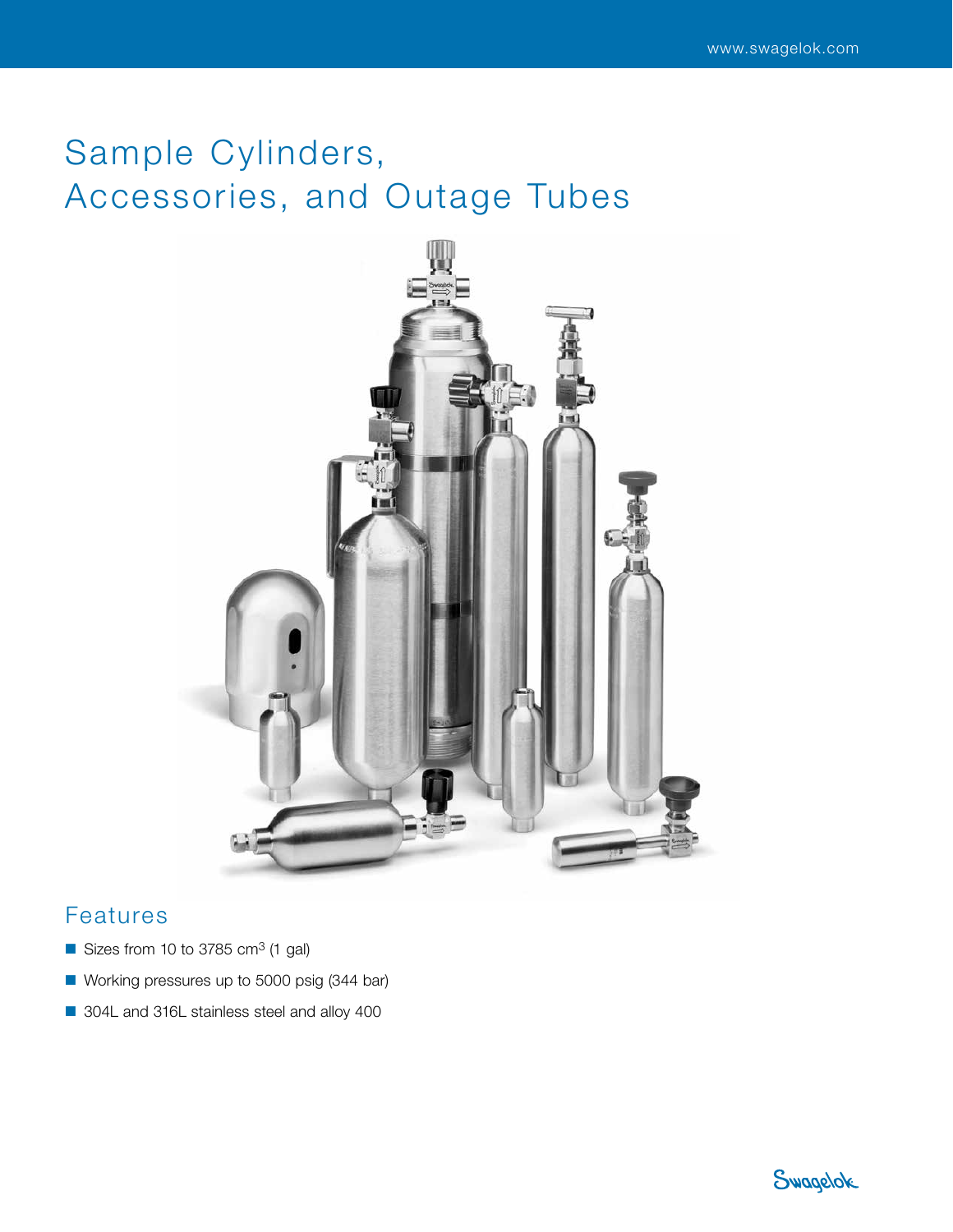### Sample Cylinders

#### Features

- Body made of seamless tubing provides consistent wall thickness, size, and capacity.
- Smooth internal neck transition allows easy cleaning and eliminates trapped fluids.
- Cold-formed female NPT threads provide greater strength.
- Heavy-wall end connections provide strength and resist flaring.
- Swagelok<sup>®</sup> DOT sample cylinders conform to 49 CFR Part 178, "Specifications for Packagings."

### Single-Ended Cylinders

- 150, 300, and 500 cm<sup>3</sup> sizes meet a variety of sampling needs.
- 304L stainless steel construction resists intergranular corrosion.
- Full-penetration gas tungsten arc-weld construction provides leak-tight sample containment.

#### *Testing*

DOT-4B 500 cylinders are hydrostatically proof tested at 1000 psig (69 bar) minimum.



### Double-Ended Cylinders

- Sizes from 40 to 3785 cm<sup>3</sup> (1 gal)
- Working pressures up to 5000 psig (344 bar)
- 304L and 316L stainless steel materials resist intergranular corrosion.

#### *Testing*

Each DOT cylinder is hydrostatically tested to at least 5/3 the working pressure.

DOT-3E 1800 cylinders are hydrostatically proof tested at 3050 psig (210 bar). One cylinder of each lot is burst tested.

DOT-3A 1800 and 5000 cylinders are marked with a serial number. Volumetric expansion of each cylinder during hydrostatic testing must be within the limits set by DOT Specification 3A.

 DOT-3A 1800 cylinders are hydrostatically proof tested at 3000 psig (206 bar) minimum.

DOT-3A 5000 cylinders are hydrostatically proof tested at 8500 psig (586 bar) minimum.

DOT-SP7458 1800 cylinders are hydrostatically proof tested at 3000 psig (206 bar).

 $\triangle$  It is the responsibility of the party filling the cylinder to have it retested by an approved facility, at the required intervals.

### Pressure-Temperature Ratings

Ratings up to 100°F (37°C) are determined by DOT code. Ratings limited to 300°F (148°C) max with PTFE internal coating. Ratings may be limited by individual country government regulations.

| <b>Material</b>                                                   | <b>316L SS</b>                                       | 316L SS, 304L SS                                        | <b>304L SS</b>                                          | Alloy 400                                                | 316 SS                                                | <b>304L SS</b>                                       |
|-------------------------------------------------------------------|------------------------------------------------------|---------------------------------------------------------|---------------------------------------------------------|----------------------------------------------------------|-------------------------------------------------------|------------------------------------------------------|
| <b>Specification</b>                                              | <b>DOT-3A 5000</b>                                   | <b>DOT-3E 1800</b>                                      | <b>DOT-3A 1800</b>                                      | DOT-SP7458 1800                                          | <b>None</b>                                           | <b>DOT-4B 500</b>                                    |
| <b>Temperature, °F (°C)</b>                                       |                                                      |                                                         |                                                         | <b>Working Pressure, psig (bar)</b>                      |                                                       |                                                      |
| $-65$ ( $-53$ ) to 100 (37)<br>200 (93)<br>300 (148)<br>400 (204) | 5000 (344)<br>3960 (272)<br>3570 (245)<br>3290 (226) | 1800 (124)<br>1360 (93.7)<br>1230 (84.7)<br>1130 (77.8) | 1800 (124)<br>1360 (93.7)<br>1230 (84.7)<br>1130 (77.8) | 1800 (124)<br>1580 (108)<br>1490 (102)<br>1430 (98.5)    | 1000 (68.9)<br>840 (57.8)<br>760 (52.3)<br>700 (48.2) | 500 (34.4)<br>500 (34.4)<br>500 (34.4)<br>500 (34.4) |
| 500 (260)<br>600 (315)<br>650 (343)<br>700 (371)                  | 3060 (210)<br>2920 (201)<br>2870 (197)<br>2810 (193) | 1050 (72.3)<br>1000 (68.9)<br>980 (67.5)<br>970 (66.8)  | 1050 (72.3)<br>1000 (68.9)<br>980 (67.5)<br>970 (66.8)  | 1420 (97.8)<br>1420 (97.8)<br>1420 (97.8)<br>1420 (97.8) | 650 (44.7)<br>620 (42.7)<br>610 (42.0)<br>590 (40.6)  | 500 (34.4)<br>500 (34.4)<br>500 (34.4)<br>500 (34.4) |
| 750 (398)<br>800 (426)<br>850 (454)                               | 2750 (189)<br>2700 (186)<br>2640 (181)               | 950 (65.4)<br>930 (64.0)                                | 950 (65.4)<br>930 (64.0)                                | 1410 (97.1)                                              | 580 (39.9)<br>570 (39.2)<br>560 (38.5)                | 500 (34.4)<br>500 (34.4)                             |

### Transportable Pressure Equipment Directive (TPED)

The Transportable Pressure Equipment Directive (TPED) provides requirements relating to the design, manufacture, and testing of transportable pressure vessels and accessories, including sample cylinders and rupture discs. The intent of the directive is to provide a uniform level of product safety throughout the European Union countries.

For information about TPED-compliant Swagelok products, see the *Swagelok Products Compliant with the Transportable Pressure Equipment Directive* catalog, [MS-02-193](http://www.swagelok.com/downloads/webcatalogs/EN/MS-02-193-E.PDF).

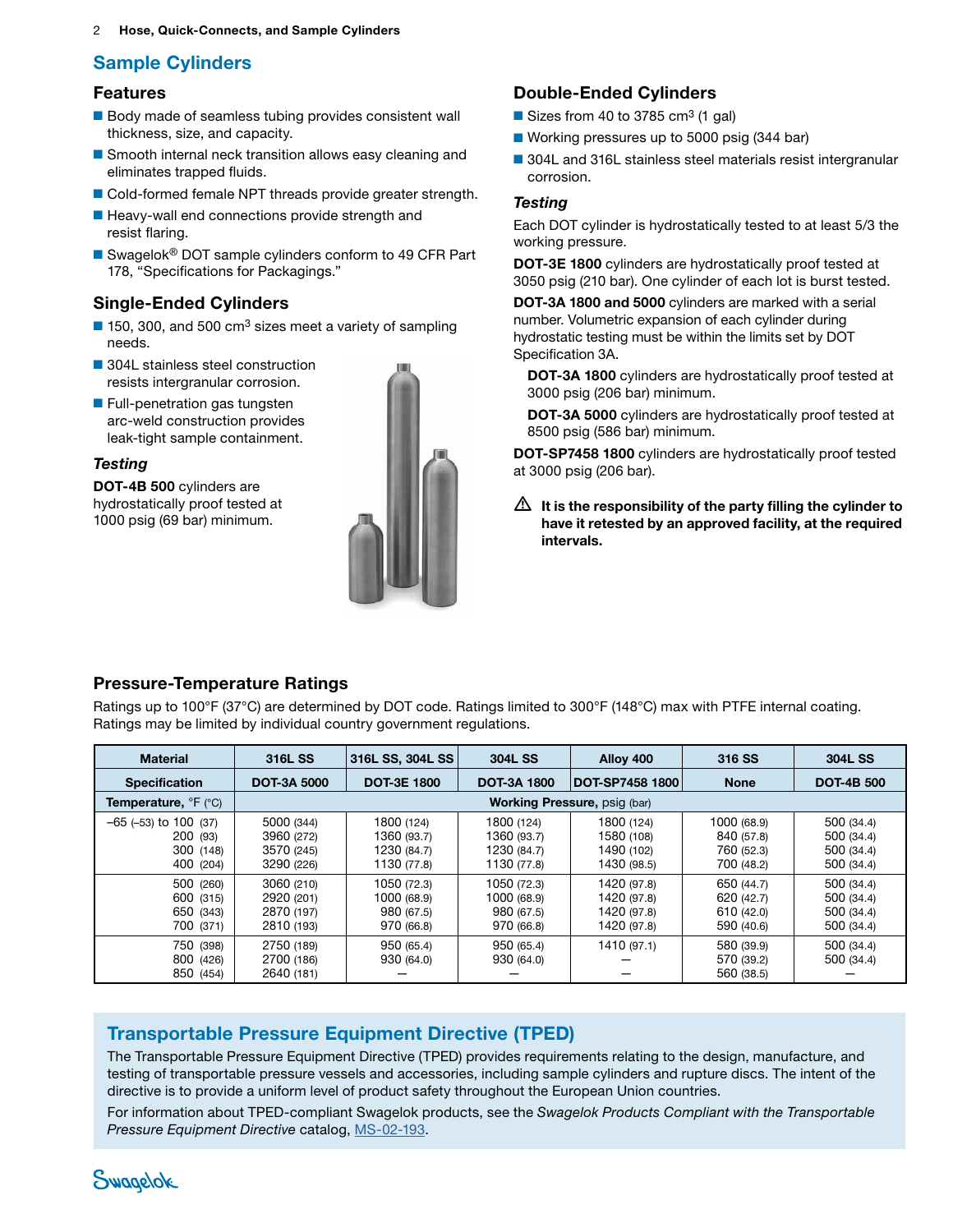### Sample Cylinders

### Ordering Information, Technical Data, and Dimensions

Select an ordering number.

Dimensions are for reference only and are subject to change.

### *Single-Ended Cylinders Double-Ended Cylinders*





| <b>Material Grade/</b><br><b>Cvlinder</b> | <b>Pressure</b><br>Rating | <b>Internal</b><br><b>Volume</b> | P              | <b>Ordering</b>     | Dimensions, in. (mm) |            | Weight        |                 |                |            |                |            |              |
|-------------------------------------------|---------------------------|----------------------------------|----------------|---------------------|----------------------|------------|---------------|-----------------|----------------|------------|----------------|------------|--------------|
| <b>Specification</b>                      | psig (bar)                | $cm3 \pm 5$ %                    | in.            | <b>Number</b>       | $\mathbf{A}$         | B          | T.            | $Ib$ (kg)       |                |            |                |            |              |
|                                           |                           |                                  |                | <b>Single-Ended</b> |                      |            |               |                 |                |            |                |            |              |
|                                           |                           | 150                              |                | 304L-05SF4-150      |                      | 4.88 (124) |               | 1.1<br>(0.50)   |                |            |                |            |              |
| 304L SS/<br>500<br>DOT-4B 500<br>(34.4)   | 300                       | 1/4                              | 304L-05SF4-300 | 2.00(50.8)          | 8.62 (219)           | 0.093(2.4) | 1.8<br>(0.82) |                 |                |            |                |            |              |
|                                           |                           | 500                              |                | 304L-05SF4-500      |                      | 13.6 (345) |               | 2.7<br>(1.2)    |                |            |                |            |              |
|                                           |                           |                                  |                | <b>Double-Ended</b> |                      |            |               |                 |                |            |                |            |              |
|                                           |                           | 40                               | 1/8            | 304L-HDF2-40        | 1.25(31.8)           | 3.88(98.6) | 0.070(1.8)    | 0.31<br>(0.14)  |                |            |                |            |              |
|                                           |                           | 50                               |                | 304L-HDF4-50        |                      | 3.75(95.2) |               | 0.38<br>(0.17)  |                |            |                |            |              |
|                                           |                           | 75                               |                | 304L-HDF4-75        | 1.50(38.1)           | 4.94 (125) |               | $0.62$ $(0.28)$ |                |            |                |            |              |
| 304L SS/<br>DOT-3E 1800                   | 1800<br>(124)             | 150                              |                | 304L-HDF4-150       |                      | 5.25(133)  |               | 0.94<br>(0.43)  |                |            |                |            |              |
|                                           |                           | 300                              | 1/4            | 304L-HDF4-300       | 2.00(50.8)           | 8.94 (227) | 0.093(2.4)    | 1.6<br>(0.73)   |                |            |                |            |              |
|                                           |                           | 400                              |                | 304L-HDF4-400       |                      | 11.4 (290) |               | 2.1<br>(0.95)   |                |            |                |            |              |
|                                           |                           | 500                              |                | 304L-HDF4-500       |                      | 13.8(351)  |               | 2.6<br>(1.2)    |                |            |                |            |              |
|                                           |                           |                                  |                |                     |                      |            | 1000          | 1/4             | 304L-HDF4-1000 | 3.50(88.9) | 10.9 (277)     | 0.180(4.6) | 6.5<br>(2.9) |
|                                           |                           |                                  |                |                     |                      |            |               |                 |                | 1/2        | 304L-HDF8-1000 |            |              |
| 304L SS/                                  | 1800                      | 2250                             | 1/4            | 304L-HDF4-2250      | 4.00 (102)           | 17.2 (437) | 0.206(5.2)    | 14              |                |            |                |            |              |
| DOT-3A 1800                               | (124)                     |                                  | 1/2            | 304L-HDF8-2250      |                      |            |               | (6.4)           |                |            |                |            |              |
|                                           |                           | 3785<br>$(1$ gal)                | 1/4            | 304L-HDF4-1GAL      |                      | 26.7 (678) |               | 21<br>(9.5)     |                |            |                |            |              |
|                                           |                           |                                  | 1/2            | 304L-HDF8-1GAL      |                      |            |               |                 |                |            |                |            |              |
|                                           |                           | 150                              |                | 316L-HDF4-150       |                      | 5.25(133)  |               | 0.94<br>(0.43)  |                |            |                |            |              |
| 316L SS/<br>DOT-3E 1800                   | 1800<br>(124)             | 300                              |                | 316L-HDF4-300       | 2.00(50.8)           | 8.94 (227) | 0.093(2.4)    | 1.6<br>(0.73)   |                |            |                |            |              |
|                                           |                           | 500                              |                | 316L-HDF4-500       |                      | 13.8(351)  |               | 2.6<br>(1.2)    |                |            |                |            |              |
|                                           |                           | 150                              |                | 316L-50DF4-150      |                      | 8.00 (203) |               | 3.0<br>(1.4)    |                |            |                |            |              |
| 316L SS/<br>DOT-3A 5000                   | 5000<br>(344)             | 300                              | 1/4            | 316L-50DF4-300      | 1.90(48.2)           | 14.5 (368) | 0.240(6.1)    | 5.6<br>(2.5)    |                |            |                |            |              |
|                                           |                           | 500                              |                | 316L-50DF4-500      |                      | 23.5 (597) |               | 9.1<br>(4.1)    |                |            |                |            |              |
| <b>Alloy 400/</b>                         |                           | 150                              |                | M-HDF4-150          |                      | 5.25(133)  |               | 0.94<br>(0.43)  |                |            |                |            |              |
| DOT-                                      | 1800<br>(124)             | 300                              |                | M-HDF4-300          | 2.00(50.8)           | 8.94 (227) | 0.093(2.4)    | 1.8<br>(0.82)   |                |            |                |            |              |
| SP7458 1800                               |                           |                                  | 500            |                     | M-HDF4-500           |            | 13.8(351)     |                 | 2.9<br>(1.3)   |            |                |            |              |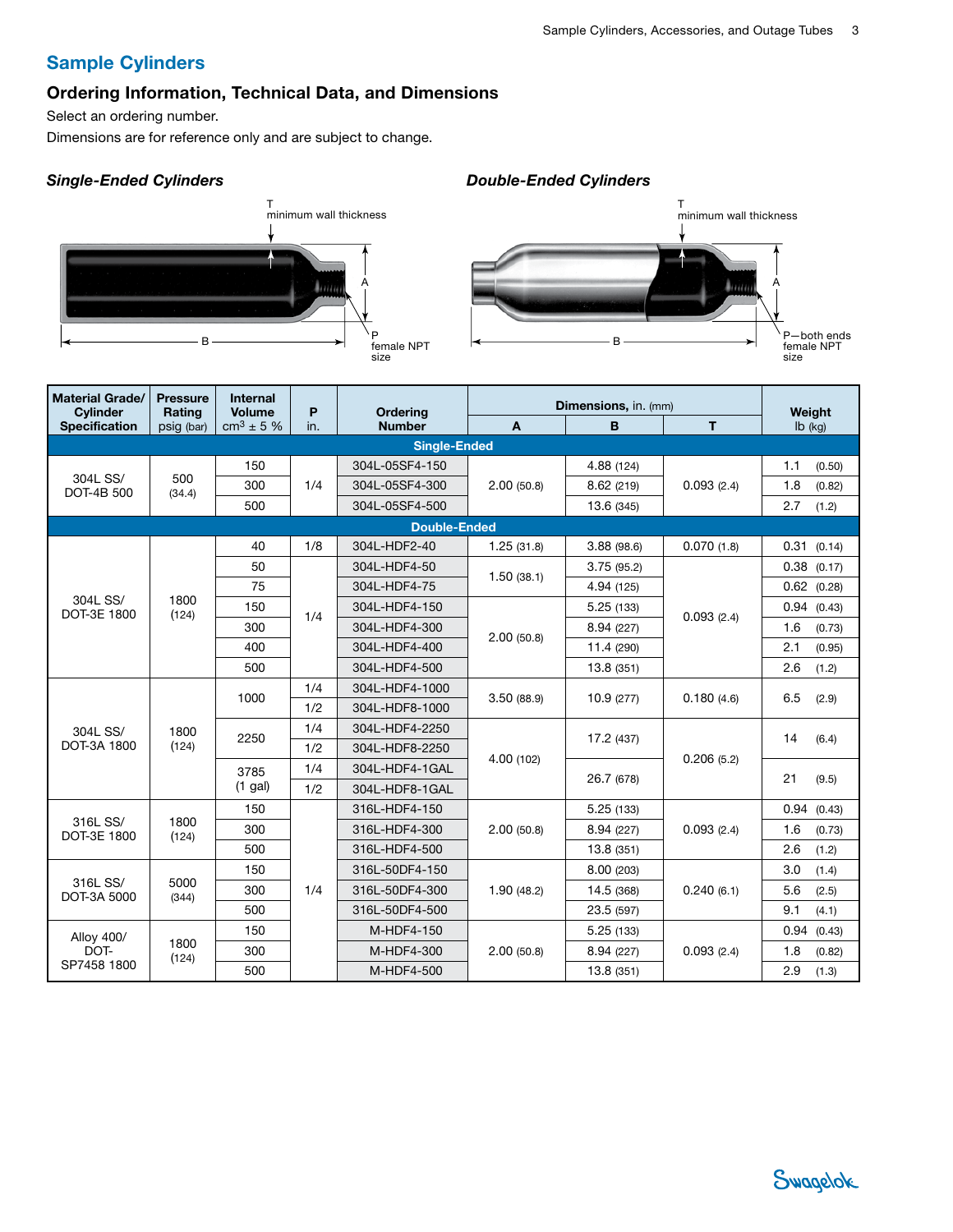### Overpressure Protection

Compressed gas cylinders must be equipped with pressure relief devices in accordance with United States DOT regulations and CGA S-1.1. The CGA standard lists devices that can be used with specific gases. It also contains information on other types of pressure relief devices.

- $\triangle$  Be sure to use the correct pressure-relief device for the gas being used.
- $\triangle$  Proper filling of the cylinder according to DOT specifications, or other local regulations, is critical in preventing overpressurization.

### Rupture Disc Units

Swagelok rupture disc units protect sample cylinders from overpressurization by venting the cylinder contents to atmosphere. The rupture disc is welded to a body that is threaded into a valve body



or a rupture disc tee and sealed by an elastomer O-ring. The rupture disc can be easily replaced without removing the valve or the tee from the cylinder.

#### *Materials of Construction*

| Component        | <b>Material Grade/ASTM Specification</b> |
|------------------|------------------------------------------|
| Body, inlet ring | 316L/A479 or A213                        |
| O-ring           | Fluorocarbon FKM                         |
| Rupture disc     | Alloy 600/B168                           |

### *Ordering Information*

| <b>Nominal Burst Pressure</b><br>at $70^\circ$ F (20 $^\circ$ C) | Ordering<br><b>Number</b> |
|------------------------------------------------------------------|---------------------------|
| 2850 psig $\pm$ 150 psig<br>196 bar $\pm$ 10.3 bar               | SS-RDK-16-2850            |
| 1900 psig $\pm$ 100 psig<br>130 bar $\pm$ 6.8 bar                | SS-RDK-16-1900            |

### Nonrotating-Stem Needle Valves with Rupture Disc Units



### *Ordering Information and Dimensions*

| <b>End Connections</b>                |                     | <b>Flow</b>    | <b>Valve Ordering</b>                 | <b>Orifice</b> |  |  |  |
|---------------------------------------|---------------------|----------------|---------------------------------------|----------------|--|--|--|
| Inlet                                 | <b>Outlet</b>       | <b>Pattern</b> | <b>Number</b>                         | $in.$ (mm)     |  |  |  |
| With 2850 psig (196 bar) Rupture Disc |                     |                |                                       |                |  |  |  |
| $1/4$ in.                             |                     | Straight       | SS-16DKM4F4-2                         |                |  |  |  |
| male NPT                              | $1/4$ in.<br>female |                | SS-16DKM4F4-A-2                       | 0.218(5.5)     |  |  |  |
| $1/2$ in.<br>male NPT                 | <b>NPT</b>          | Angle          | SS-16DKM8-F4-A-2                      |                |  |  |  |
|                                       |                     |                | With 1900 psig (130 bar) Rupture Disc |                |  |  |  |
| $1/4$ in.                             |                     | Straight       | SS-16DKM4-F4-1                        |                |  |  |  |
| male NPT                              | $1/4$ in.<br>female |                | SS-16DKM4-F4-A-1                      | 0.218(5.5)     |  |  |  |
| $1/2$ in.<br>male NPT                 | <b>NPT</b>          | Angle          | SS-16DKM8-F4-A-1                      |                |  |  |  |

Dimensions are for reference only and are subject to change.

Refer to *Nonrotating-Stem Needle Valves* catalog, [MS-01-42,](http://www.swagelok.com/downloads/webcatalogs/EN/MS-01-42.PDF) for additional information. Other Swagelok valves are available for use with sample cylinders. Contact your authorized Swagelok sales and service representative for details.

### Rupture Disc Precautions

- 1. Do not use rupture disc devices in a location where the release of the cylinder contents might create a hazard. The rupture disc vents to the atmosphere through six radial holes in the body. Pressure is released suddenly with a loud noise, and gases escape at high velocity.
- 2. Know the burst pressure. (This rating is marked on the end face of the rupture disc unit, as required by CGA S-1.1.)
- 3. Be sure the maximum burst pressure does not exceed the cylinder test pressure.
- 4. Be sure the minimum burst pressure is at least 40 % higher than the cylinder filling pressure.
- 5. Inspect rupture discs regularly. The strength of rupture discs deteriorates with time due to temperature, corrosion, and fatigue. Pulsating pressure, vacuum/ pressure cycling, heat, and corrosive fluids and atmospheres can reduce the disc's burst pressure.
- 6. Do not use rupture discs to protect vessels with volumes greater than 3 gal (11 355 cm<sup>3</sup>) for compressed gases or 1 1/2 gal (5677 cm<sup>3</sup>) for liquefied gases.
- 7. Provide suitable means to isolate the sample cylinder from the system in case the rupture disc bursts while taking a sample.
- 8. In cylinders with liquefied gases, a small temperature increase during transportation or storage will cause the liquid to expand and may cause the rupture disc to release its contents. See local regulations and other appropriate guidelines for safe filling limits for your application.

### Rupture Disc Tees

These compact assemblies are designed for use with various Swagelok valves. Tees are made of 316 stainless steel. Each tee includes a rupture disc unit.



Dimensions are for reference only and are subject to change.

### *Ordering Information and Dimensions*

| <b>End Connections</b>                |                      | <b>Ordering</b>                       | <b>Dimensions, in. (mm)</b> |                |                |                |
|---------------------------------------|----------------------|---------------------------------------|-----------------------------|----------------|----------------|----------------|
| Inlet                                 | Outlet               | <b>Number</b>                         | A                           | в              | С              | D              |
| With 2850 psig (196 bar) Rupture Disc |                      |                                       |                             |                |                |                |
| $1/4$ in.<br>male<br>NPT              | $1/4$ in.            | SS-RTM4-F4-2                          | 1.88<br>(47.7)              | 1.06<br>(26.9) | 0.94<br>(23.9) | 0.50<br>(12.7) |
| $1/2$ in.<br>male<br><b>NPT</b>       | female<br><b>NPT</b> | <b>SS-RTM8-F4-2</b>                   | 2.19<br>(55.6)              | 1.22<br>(31.0) | 1.19<br>(30.2) | 0.56<br>(14.2) |
|                                       |                      | With 1900 psig (130 bar) Rupture Disc |                             |                |                |                |
| $1/4$ in.<br>male<br>NPT              | $1/4$ in.<br>female  | SS-RTM4-F4-1                          | 1.88<br>(47.7)              | 1.06<br>(26.9) | 0.94<br>(23.9) | 0.50<br>(12.7) |
| $1/2$ in.<br>male<br>NPT              | <b>NPT</b>           | SS-RTM8-F4-1                          | 2.19<br>(55.6)              | 1.22<br>(31.0) | 1.19<br>(30.2) | 0.56<br>(14.2) |

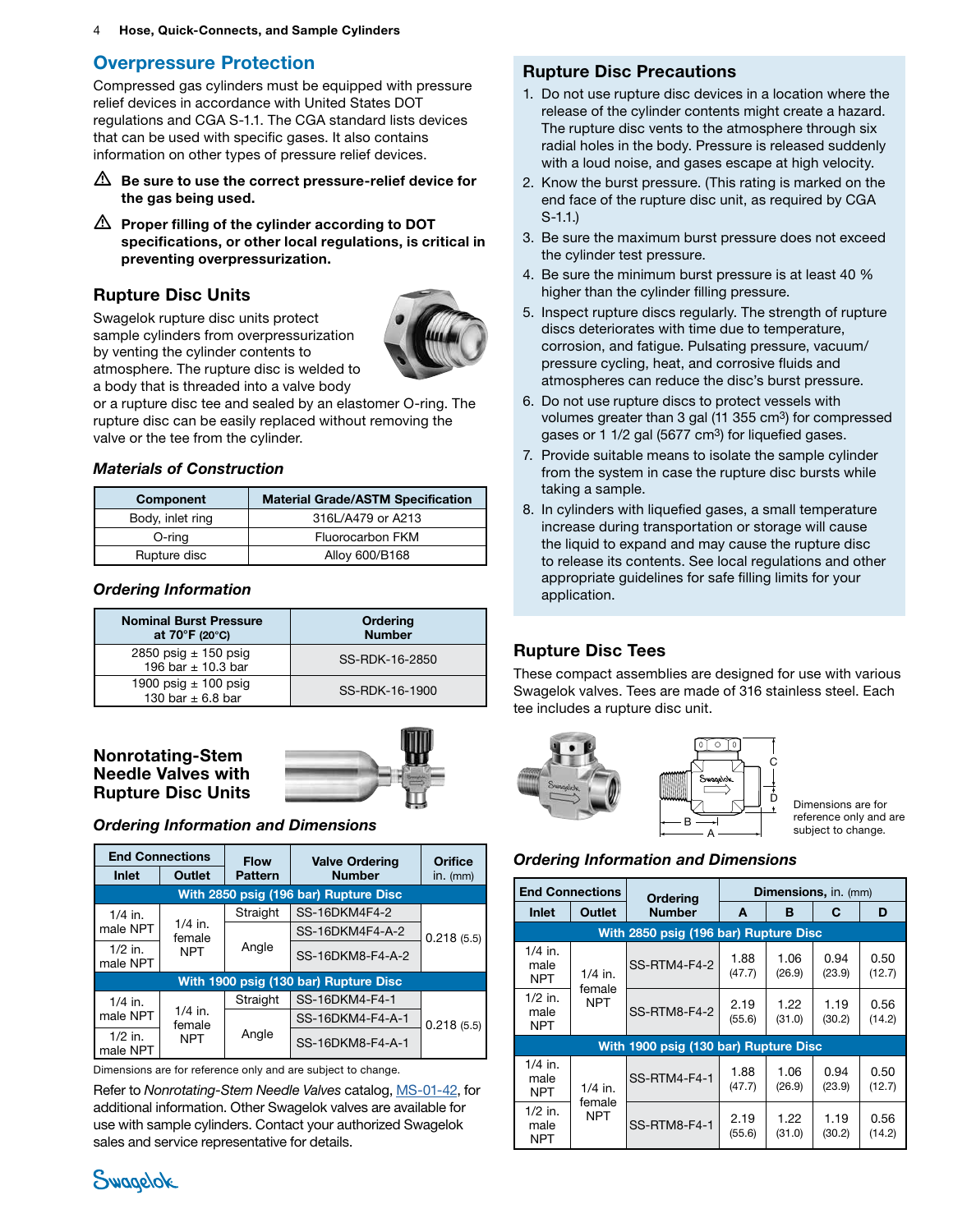### **Options**

### PTFE Coating

Internal cylinder surfaces can be coated with PTFE to provide a nonstick surface, which aids in cleaning. To order, add -T to the cylinder ordering number.

Example: 304L-HDF4-300-T

### Electropolishing

Electropolishing provides a clean internal surface with a high degree of passivation. To order, add -EP to the cylinder ordering number.

Example: 304L-HDF4-300-EP

### **Accessories**

### End Caps

End caps protect valves from damage. Each cap threads onto a neck ring that has been peened to the cylinder neck. End caps are made from plated carbon steel and are available for use on 2250 and 3785 cm3 (1 gal) cylinders. Swagelok angle-pattern valves can be used on cylinders with end caps.

To order, add -C to the cylinder ordering number.

Example: 304L-HDF8-2250-C



### Carrying Handle

This accessory provides a convenient way to carry sample cylinders.The handle is made from 304 stainless steel and is available for use on 300 cm<sup>3</sup> and larger cylinders.

To order a sample cylinder to be shipped with a carrying handle, add -H to the cylinder ordering number.

Example: 304L-HDF4-300-H

To order a carrying handle as a separate component, use one of the following ordering numbers:

| <b>Cylinder OD</b><br>$in.$ (mm) | <b>Ordering</b><br><b>Number</b> |
|----------------------------------|----------------------------------|
| 1.9.2<br>(48.2, 50.8)            | <b>MS-5K-CY-2"</b>               |
| 3.5, 4<br>(88.9, 102)            | <b>MS-5K-CY-4"</b>               |

### Caps and Plugs

Caps and plugs protect Swagelok tube fitting or NPT end connections on valves during cylinder transport. Contact your authorized Swagelok representative for details.



### Ordering Multiple Options and Accessories

Add designators in *alphabetical* order.

Examples: 304L-HDF8-2250-C-H for a sample cylinder with end caps and carrying handle 304L-HDF4-300-H-T for a sample cylinder with carrying handle and internal PTFE coating.

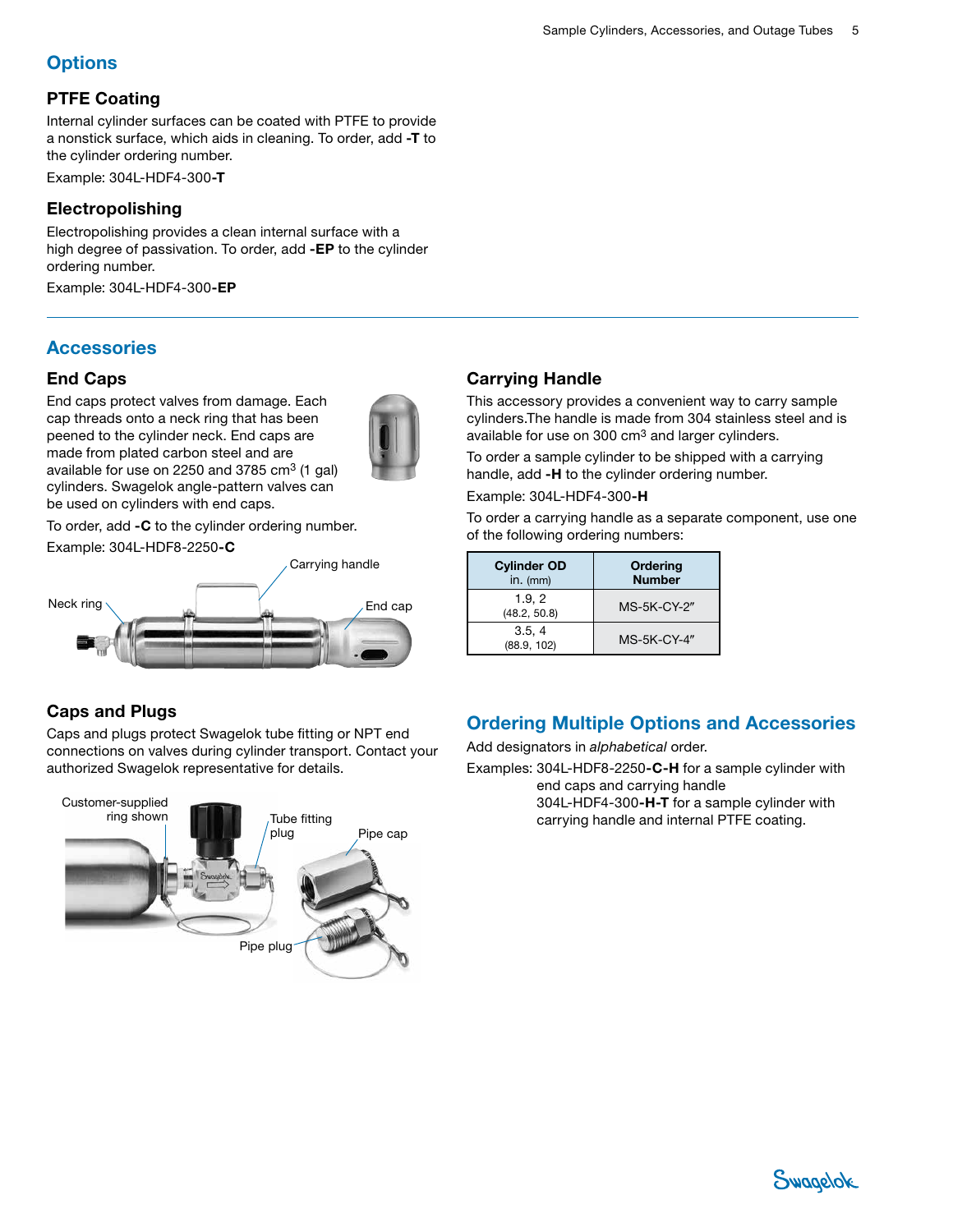### Outage Tubes

### Features

- Made from 316 stainless steel or alloy 400 tubing
- Offered in 1/4 or 1/2 in. NPT sizes
- Marked "Outage Tube" for identification

### Construction

Outage tubes are welded to the male inlet end of an adapter or tee. This adapter or tee is then threaded into the female port of a sample cylinder.





Outage tubes can also be welded directly to the male inlet of a Swagelok nonrotating stem needle valve. The valve is then threaded into the female port of a sample cylinder.

### Tube Length



Outage tube length *(L)* is measured from the end of the pipe fitting to the end of the tube. Standard tube length is 10.4 in. (26.4 cm). Tubing can be cut to a desired length; instructions are included.

### Purpose

Outage tubes provide a vapor space of the desired volume in cylinders containing liquefied gases, so that liquid in the cylinder can expand if the temperature increases. Without enough vapor space, a small temperature increase can cause the liquid to expand and increase the pressure dramatically.

See local regulations and other appropriate guidelines for safe filling limits for your application.

### Use

Outage is the vapor space in the cylinder expressed as a percentage of the total volume of the cylinder.

% outage = (vapor space/total volume)  $\times$  100

The cylinder is held vertically with the outage tube at the top, as shown. The length of the outage tube determines the amount of vapor space. Sampling methods and the use of the outage tube are described in technical publications such as ASTM D1265, *Standard Practice for Sampling Liquefied Petroleum (LP) Gases (Manual Method).*



Swagelok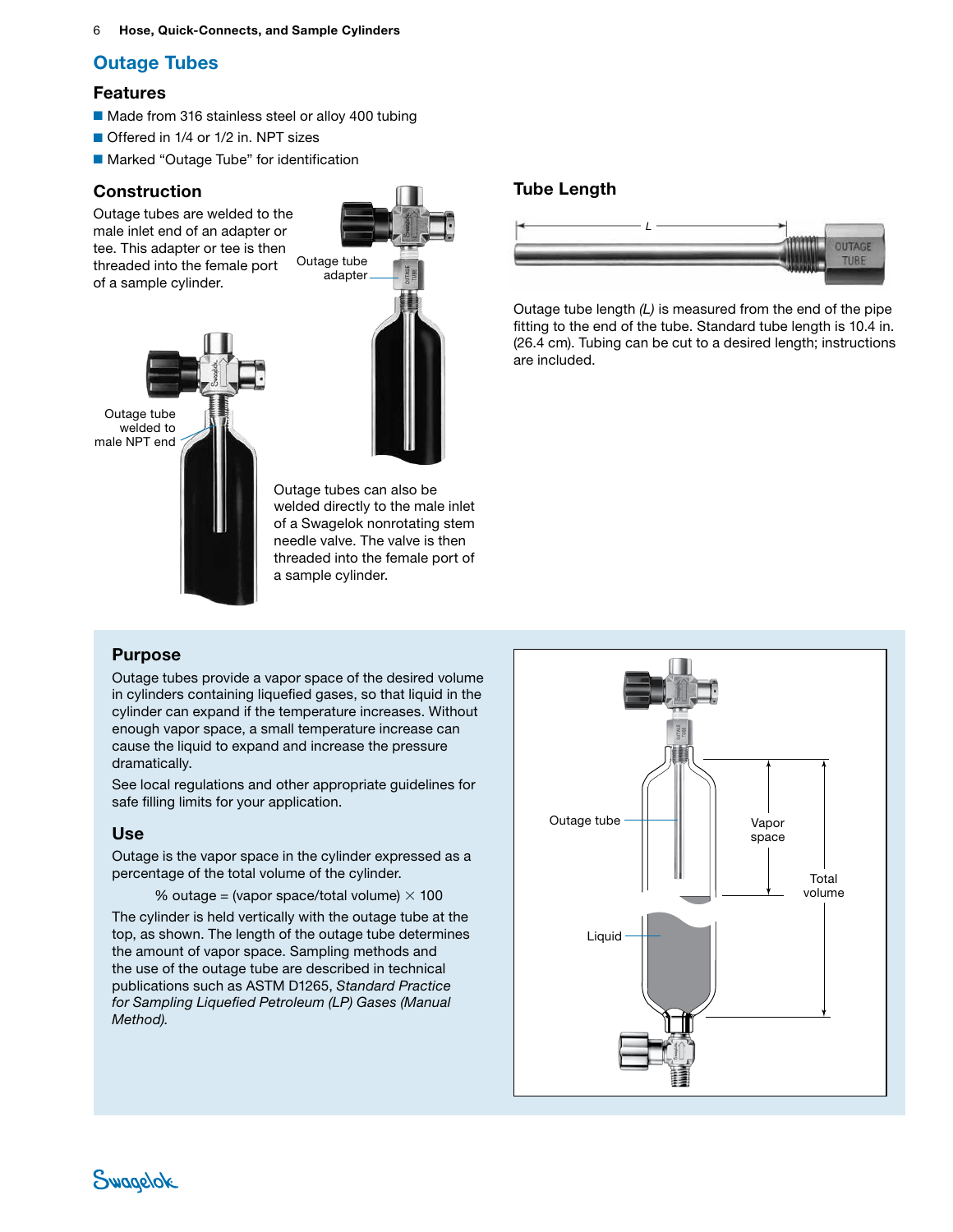### Outage Tubes

### Ordering Information

### *Adapters with Outage Tubes*

Select an adapter ordering number.

For alloy 400 material, replace SS with M.

Example: M-DTM4-F4-104

| <b>End Connections</b> |               | Adapter<br><b>Ordering</b> | <b>Tube</b><br>Length | Tube      |
|------------------------|---------------|----------------------------|-----------------------|-----------|
| Inlet                  | <b>Outlet</b> | <b>Number</b>              | in. (cm)              | OD        |
| 1/4 in. male $NPT$     | $1/4$ in.     | SS-DTM4-F4-104             | 10.4                  | 5/16 in.  |
| 1/2 in. male NPT       | female NPT    | SS-DTM8-F4-104             | (26.4)                | $1/2$ in. |

### *Nonrotating Stem Needle Valves with Outage Tubes*

Select a valve ordering number.

For alloy 400 material, replace SS with M.

Example: M-14DKM4-104

|                       | <b>End Connections</b>  | Valve<br><b>Ordering</b> | <b>Tube</b><br>Length | <b>Tube</b> |
|-----------------------|-------------------------|--------------------------|-----------------------|-------------|
| Inlet                 | Outlet                  | <b>Number</b>            | in. (cm)              | OD          |
| 1/4 in. male NPT      |                         | SS-14DKM4-104            | 10.4                  | $5/16$ in.  |
| $1/4$ in.<br>male NPT | $1/4$ in.<br>female NPT | SS-16DKM4-F4-104         | (26.4)                | $1/2$ in.   |

Valves do not include rupture disc units. Contact your authorized Swagelok representative for information about valves with outage tubes and rupture disc units.

### *Factory-Cut Tube Lengths*

Follow the example below to determine how to order outage tubes cut at the factory to a length other than 10.4 in. (26.4 cm).

Sample cylinder ordering number is 304L-HDF4-150.

Outage required is 30 %.

See Outage Tube Lengths table at right:

- 1. Find 304L-HDF4-150, the cylinder ordering number.
- 2. Read across to the 30 % column.
- 3. Tube length is 1.79 in.
- 4. Designator is 018.
- 5. Replace 104 in the outage tube adapter or valve ordering number with 018.

Examples: SS-DTM4-F4-018 SS-16DKM4-F4-018

| $\triangle$ Caution: |  |
|----------------------|--|
|----------------------|--|

Tolerances on cylinder volume, dimensions, and thread fit can change the outage obtained by as much as 20 %. To obtain an exact outage, each outage tube and cylinder assembly should be calibrated by a suitable method.

### *Outage Tube Lengths*

|                   |                                  | Minimum Outage, % |             |             |             |             |  |  |  |
|-------------------|----------------------------------|-------------------|-------------|-------------|-------------|-------------|--|--|--|
|                   |                                  | 10                | 20          | 30          | 40          | 50          |  |  |  |
|                   | <b>Cylinder</b>                  | Tube Length, in.  |             |             |             |             |  |  |  |
| Tube<br><b>OD</b> | <b>Ordering</b><br><b>Number</b> | <b>Designator</b> |             |             |             |             |  |  |  |
|                   |                                  | 0.87              | 1.11        | 1.35        | 1.59        | 1.84        |  |  |  |
| $1/4$ in.         | 304L-HDF2-40                     | 009               | 011         | 014         | 016         | 018         |  |  |  |
|                   |                                  | 0.85              | 1.07        | 1.28        | 1.50        | 1.71        |  |  |  |
|                   | 304L-HDF4-50                     | 009               | 011         | 013         | 015         | 017         |  |  |  |
|                   |                                  | 1.02              | 1.34        | 1.66        | 1.98        | 2.31        |  |  |  |
|                   | 304L-HDF4-75                     | 010               | 013         | 017         | 020         | 023         |  |  |  |
|                   |                                  | 1.12              | 1.45        | 1.79        | 2.13        | 2.46        |  |  |  |
|                   | 304L-HDF4-150                    | 011               | 015         | 018         | 021         | 025         |  |  |  |
|                   | 304L-HDF4-300                    | 1.65              | 2.32        | 2.99        | 3.67        | 4.34        |  |  |  |
|                   |                                  | 017               | 023         | 030         | 037         | 043         |  |  |  |
| 5/16 in.          | 304L-HDF4-400                    | 2.00              | 2.90        | 3.79        | 4.69        | 5.59        |  |  |  |
|                   |                                  | 020               | 029         | 038         | 047         | 056         |  |  |  |
|                   | 304L-HDF4-500                    | 2.26              | 3.38        | 4.50        | 5.62        | 6.74        |  |  |  |
|                   |                                  | 023               | 034         | 045         | 056         | 067         |  |  |  |
|                   | 304L-HDF4-1000                   | 2.31              | 3.06        | 3.81        | 4.56        | 5.31        |  |  |  |
|                   |                                  | 023               | 031         | 038         | 046         | 053         |  |  |  |
|                   | 304L-HDF4-2250                   | 3.30              | 4.59        | 5.88        | 7.17        | 8.46        |  |  |  |
|                   |                                  | 033               | 046         | 059         | 072         | 085         |  |  |  |
|                   | 304L-HDF4-1GAL                   | 4.62              | 6.79        | 8.96        | 11.14       | 13.31       |  |  |  |
|                   |                                  | 046               | 068         | 090         | 111         | 133         |  |  |  |
| 1/2 in.           | 304L-HDF8-1000                   | 2.21              | 2.96        | 3.71        | 4.46        | 5.21        |  |  |  |
|                   |                                  | 022               | 030         | 037         | 045         | 052         |  |  |  |
|                   | 304L-HDF8-2250                   | 3.20              | 4.49        | 5.78        | 7.07        | 8.36        |  |  |  |
|                   |                                  | 032               | 045         | 058         | 071         | 084         |  |  |  |
|                   | 304L-HDF8-1GAL                   | 4.52              | 6.69        | 8.86        | 11.04       | 13.21       |  |  |  |
|                   |                                  | 045               | 067         | 089         | 110         | 132         |  |  |  |
|                   | 316L-HDF4-150                    | 1.12              | 1.45        | 1.79        | 2.13        | 2.46        |  |  |  |
|                   |                                  | 011               | 015         | 018         | 021         | 025         |  |  |  |
|                   | 316L-HDF4-300                    | 1.65              | 2.32        | 2.99        | 3.67        | 4.34        |  |  |  |
|                   |                                  | 017               | 023         | 030         | 037         | 043         |  |  |  |
|                   | 316L-HDF4-500                    | 2.26              | 3.38        | 4.50        | 5.62        | 6.74        |  |  |  |
|                   |                                  | 023               | 034         | 045         | 056         | 067         |  |  |  |
|                   | M-HDF4-150                       | 1.12              | 1.45        | 1.79        | 2.13        | 2.46        |  |  |  |
|                   |                                  | 011               | 015         | 018         | 021         | 025         |  |  |  |
|                   | M-HDF4-300                       | 1.65              | 2.32        | 2.99        | 3.67        | 4.34        |  |  |  |
|                   |                                  | 017               | 023         | 030         | 037         | 043         |  |  |  |
|                   | M-HDF4-500                       | 2.26              | 3.38        | 4.50        | 5.62        | 6.74        |  |  |  |
| $5/16$ in.        |                                  | 023               | 034         | 045         | 056         | 067         |  |  |  |
|                   | 304L-05SF4-150                   | 1.09              | 1.43        | 1.77        | 2.12        | 2.46        |  |  |  |
|                   |                                  | 010               | 014         | 018         | 021         | 025<br>4.34 |  |  |  |
|                   | 304L-05SF4-300                   | 1.59              | 2.27        | 2.96        | 3.65        |             |  |  |  |
|                   |                                  | 016<br>2.16       | 023<br>3.30 | 030<br>4.45 | 037<br>5.60 | 043<br>6.74 |  |  |  |
|                   | 304L-05SF4-500                   |                   |             |             |             |             |  |  |  |
|                   |                                  | 022               | 033         | 045         | 056         | 067         |  |  |  |
|                   | 316L-50DF4-150                   | 1.62              | 2.17        | 2.71        | 3.26        | 3.81        |  |  |  |
|                   |                                  | 016               | 022         | 027         | 033         | 038         |  |  |  |
|                   | 316L-50DF4-300                   | 2.74<br>027       | 3.84<br>038 | 4.93<br>049 | 6.03<br>060 | 7.12<br>071 |  |  |  |
|                   |                                  | 4.39              | 6.21        | 8.04        | 9.86        | 11.68       |  |  |  |
|                   | 316L-50DF4-500                   | 044               | 062         | 080         | 099         | 117         |  |  |  |
|                   |                                  |                   |             |             |             |             |  |  |  |

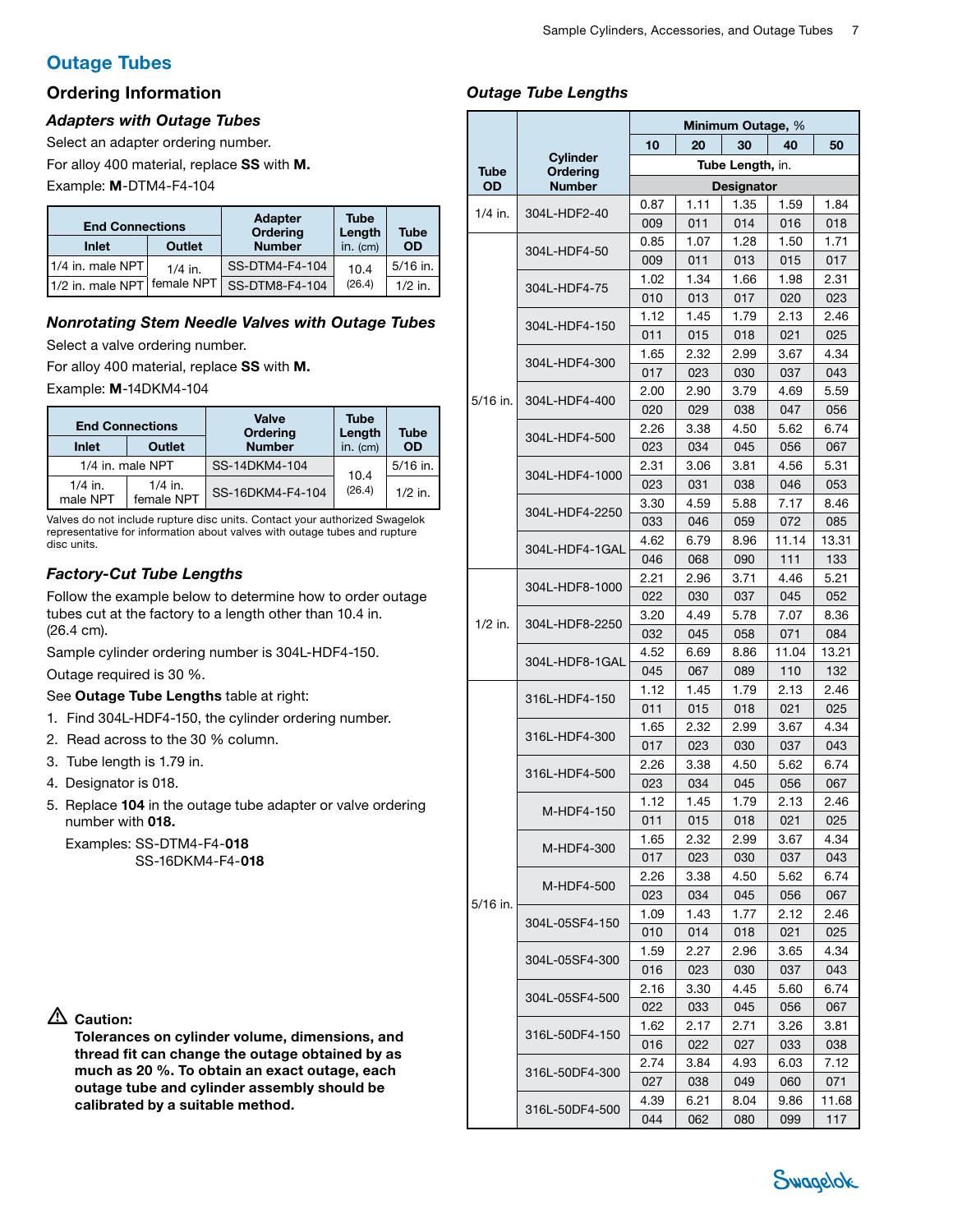### Miniature Sample Cylinders

Miniature sample cylinders with 3/8 in. Swagelok tube adapter end connections allow transport of low volumes of fluids. The tube adapter ends can be connected to 3/8 in. Swagelok tube fittings or welded to 1/4 or 3/8 in. tubing.

#### Features

- Single-ended or double-ended designs
- Corrosion-resistant 316/316L stainless steel construction
- Pressure rating of 1000 psig (68.9 bar)
- Sizes include 10, 25, and 50  $\text{cm}^3$  capacities
- Smooth internal port transition for easy cleaning
- Volume is closely controlled
- Full-penetration butt weld construction

### Ordering Information and Dimensions

Select an ordering number.

Dimensions, in inches (millimeters), are for reference only and are subject to change.

### Cleaning and Testing

Every miniature sample cylinder is cleaned in accordance with Swagelok *Special Cleaning and Packaging (SC-11)* catalog, [MS-06-63](http://www.swagelok.com/downloads/webcatalogs/EN/MS-06-63.PDF)*.*

Every miniature sample cylinder is proof tested at 1667 psig (114 bar) with dry nitrogen gas.

#### *Oxygen Service Hazards*

For more information about hazards and risks of oxygenenriched systems, see the Swagelok *Oxygen System Safety*  technical report, [MS-06-13](http://www.swagelok.com/downloads/webcatalogs/EN/MS-06-13.PDF).



| Cylinder<br><b>Model</b>           | Internal<br><b>Volume</b><br>cm <sup>3</sup> | <b>Volume</b><br><b>Tolerance</b> | <b>Ordering</b><br><b>Number</b> | <b>Pressure</b><br>Rating<br>psig (bar) | A<br>$in.$ (mm) | Average<br>Weight<br>OZ(g) |
|------------------------------------|----------------------------------------------|-----------------------------------|----------------------------------|-----------------------------------------|-----------------|----------------------------|
| 10<br>Single-<br>25<br>ended<br>50 |                                              | ± 10%                             | SS-4CS-TW-10                     |                                         | 2.19(55.6)      | 2.2(62)                    |
|                                    |                                              | ± 5%                              | <b>SS-4CS-TW-25</b>              | 1000                                    | 3.69(93.7)      | 3.2(91)                    |
|                                    |                                              |                                   | SS-4CS-TW-50                     |                                         | 6.25(159)       | 5.6(159)                   |
| Double-<br>ended                   | 10                                           | $± 10 \%$                         | SS-4CD-TW-10                     | (68.9)                                  | 2.75(69.8)      | 1.9(54)                    |
|                                    | 25                                           | ± 5%                              | <b>SS-4CD-TW-25</b>              |                                         | 4.25(108)       | 3.3(94)                    |
|                                    | 50                                           |                                   | SS-4CD-TW-50                     |                                         | 6.81(173)       | 5.1(145)                   |

Existing DOT and TC specifications do not cover miniature cylinders of this size, construction, and pressure rating.

### Additional Products

### N Series Needle Valves

Swagelok N series severe-service unionbonnet needle valves can handle working pressures up to 6000 psig (413 bar) and are available in straight and angle patterns.

Refer to *Severe-Service Union-Bonnet Needle Valves—N Series and HN Series* catalog, [MS-01-168](http://www.swagelok.com/downloads/webcatalogs/EN/MS-01-168.PDF), for additional information.



### Quick-Connects

Swagelok quick-connects are available in single- and double-end shutoff stem models and can be keyed to prevent accidental intermixing of different lines in multifluid or multipressure systems.

Refer to *Quick-Connects* catalog, [MS-01-138,](http://www.swagelok.com/downloads/webcatalogs/EN/MS-01-138.PDF) for additional information.



#### $\triangle$  WARNING

Do not mix/interchange Swagelok products or components not governed by industrial design standards, including Swagelok tube fitting end connections, with those of other manufacturers.